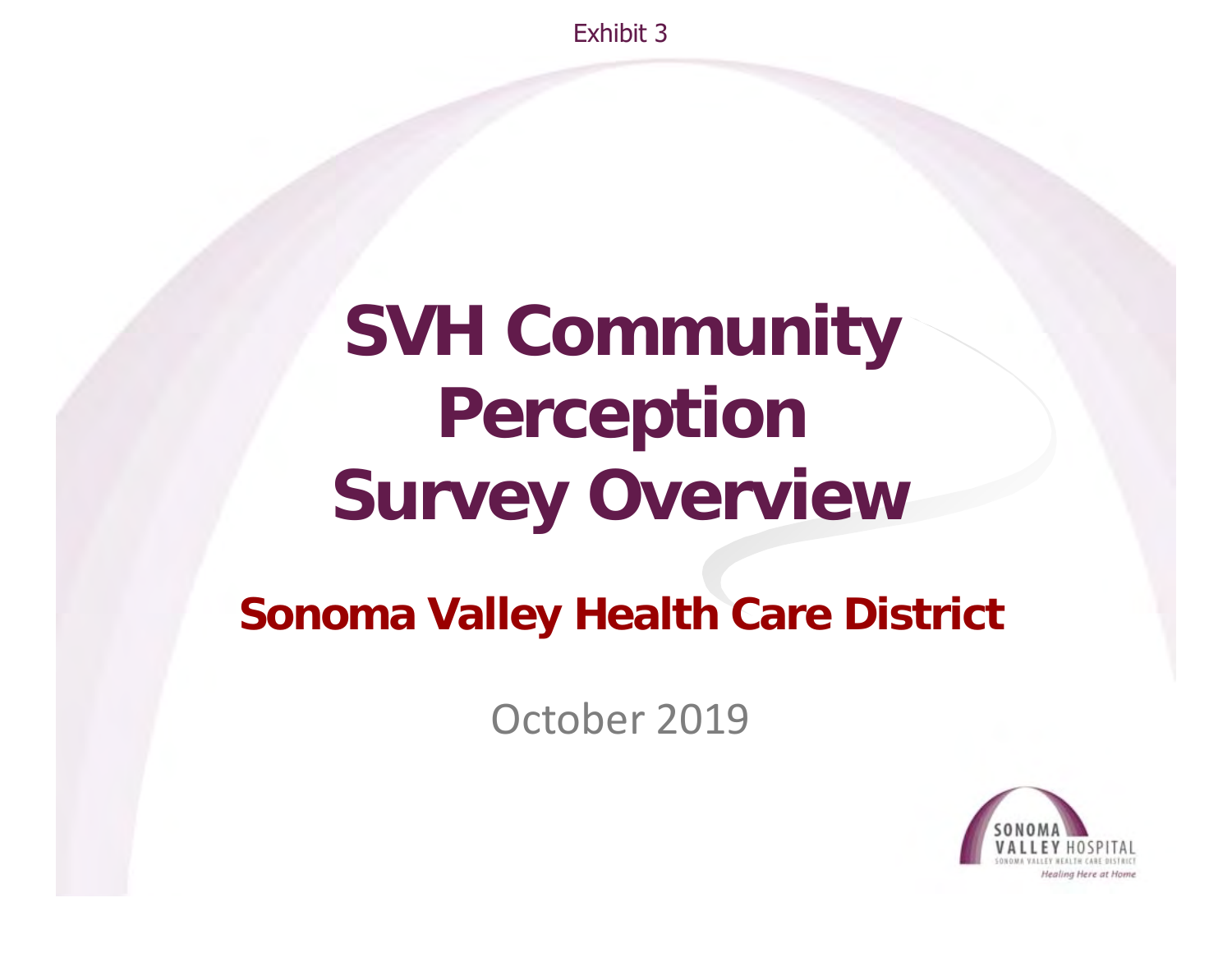#### **Objectives**

Conduct opinion research with Sonoma Valley residents to:

- $\blacksquare$  Determine how the community perceives Sonoma Valley Hospital
	- $\blacksquare$ ■ Perceived strengths and weaknesses
	- $\blacksquare$ Issues affecting use and reputation
- $\blacksquare$ Assess how opinions may have changed since the 2015 survey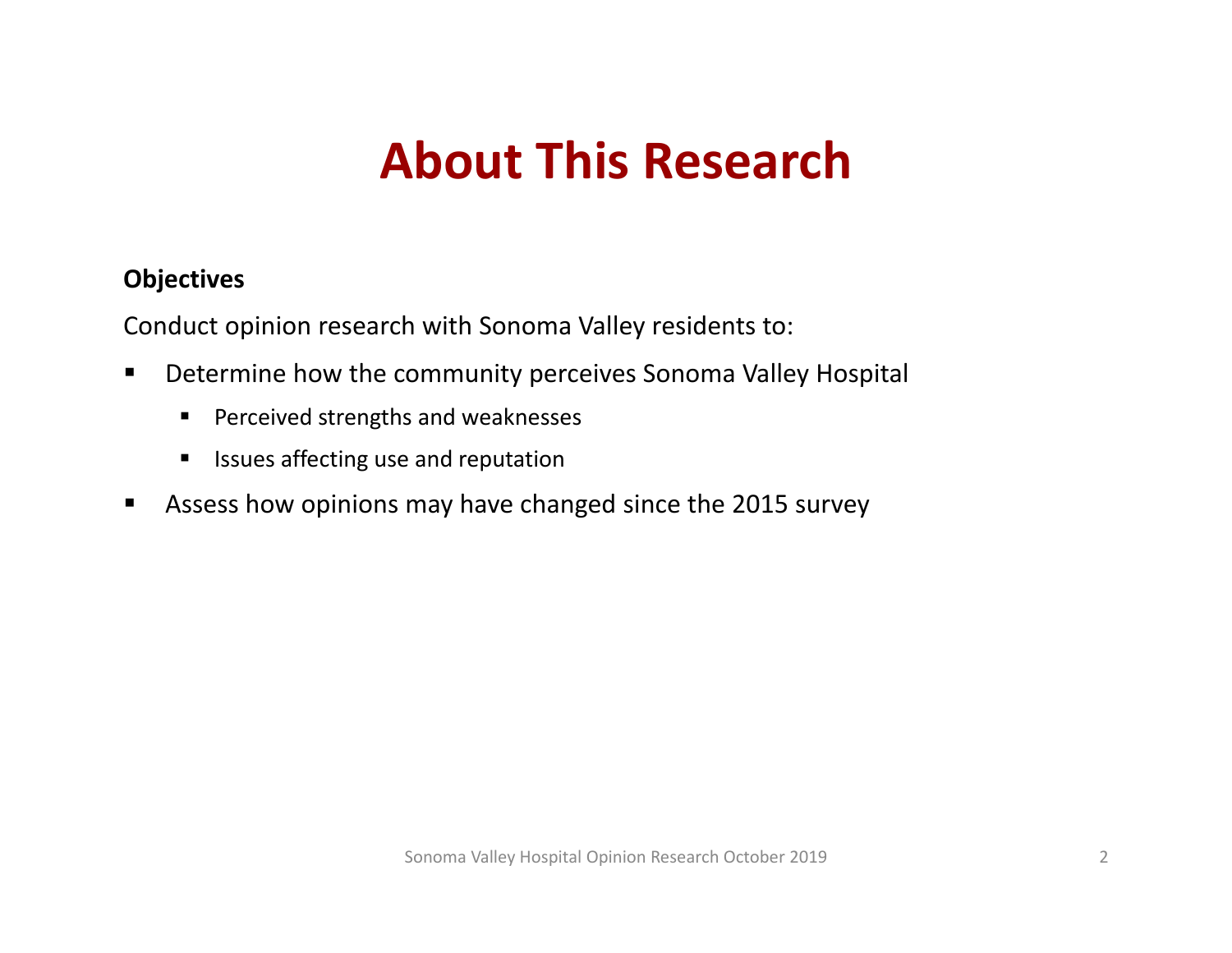#### **Methodology**

- $\blacksquare$  Surveyed 369 community members in August 2019 as <sup>a</sup> follow up to <sup>a</sup> study conducted in 2015
- $\blacksquare$ **Two approaches:** 
	- $\blacksquare$ Telephone survey with random sample of Sonoma Valley residents (n=202)
	- $\blacksquare$ ■ Online survey with people on the hospital's mailing list (n=167)
- $\blacksquare$  When there's no statistically significant difference (SSD) between survey groups, responses are aggregated. When there are differences, they are noted.
- Margin of Error is about 6% at 90% confidence interval
- $\blacksquare$ ■ Note: 2015 survey had smaller sample (n=317)
	- $\blacksquare$ ■ Random phone survey (n=150)
	- $\blacksquare$ ■ Online survey (n=167)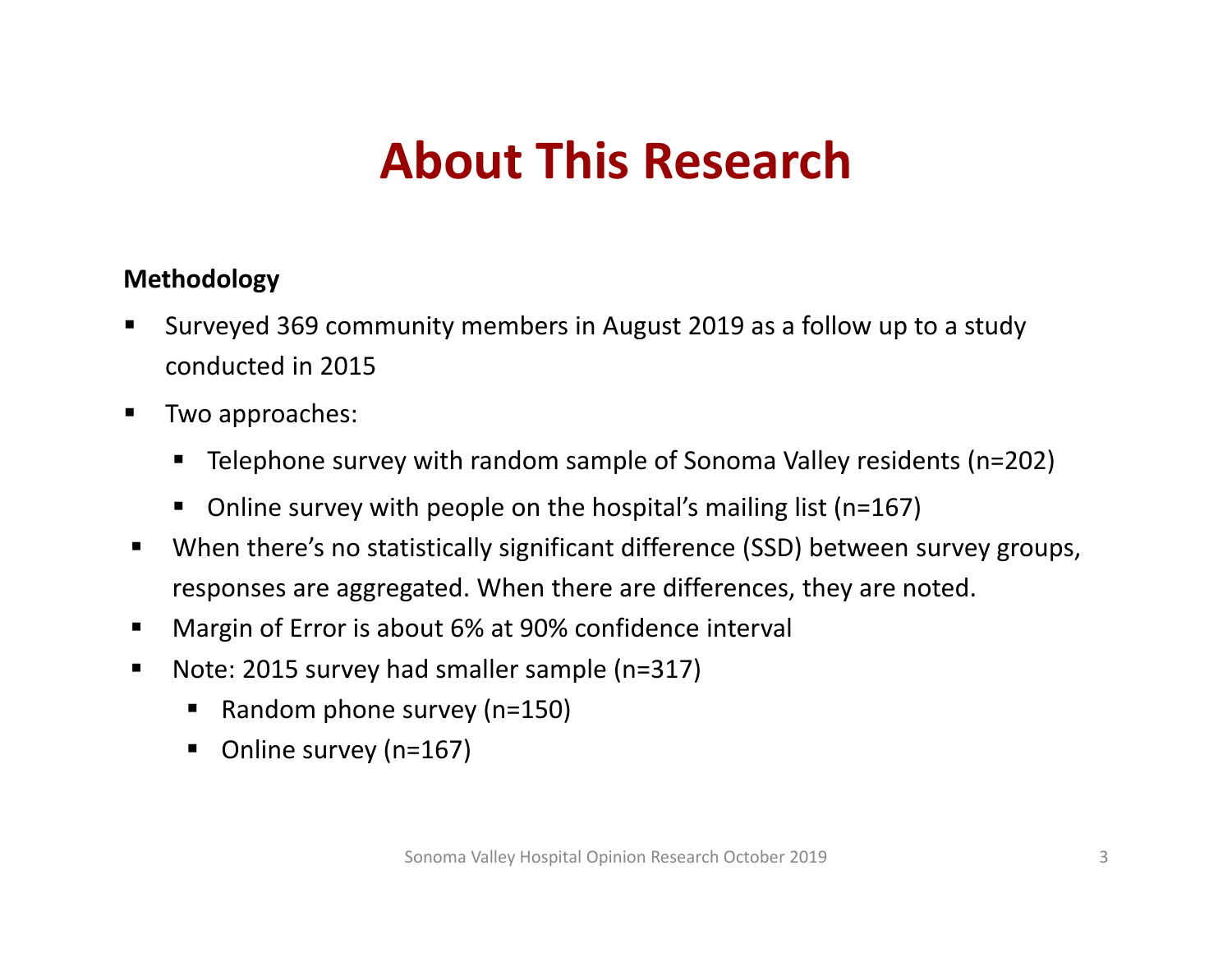#### **Random Phone Participant Criteria**

- $\bullet$ Adults 18+
- $\bullet$ Live in Health Care District
- $\bullet$ Have health insurance or Medicare; include Kaiser members
- $\bullet$ Have visited <sup>a</sup> doctor or hospital at least once in the past 3 years
- $\bullet$ Mix of women and men as it naturally falls out; same with ethnicity and income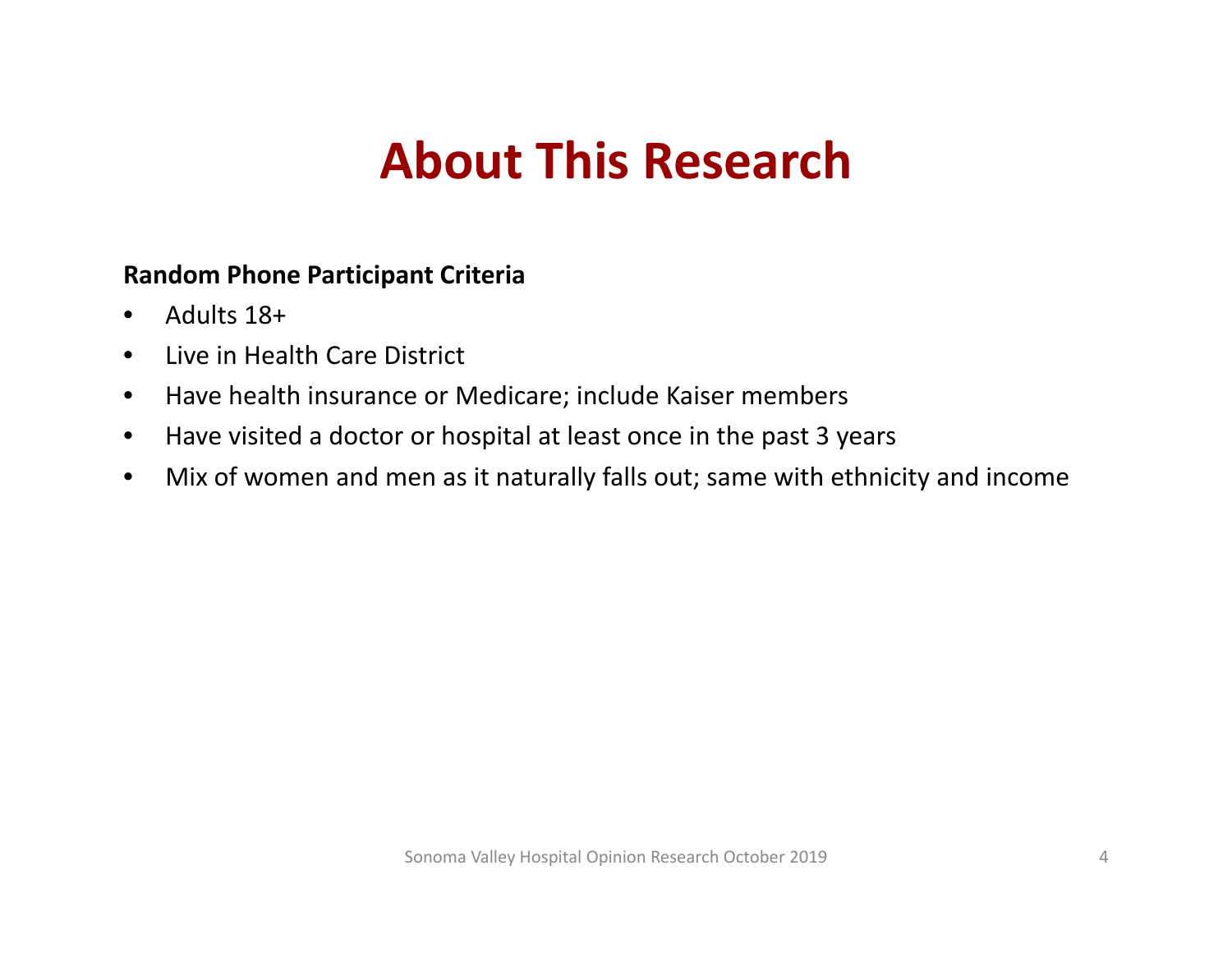



Sonoma Valley Hospital Opinion Research October 2019 5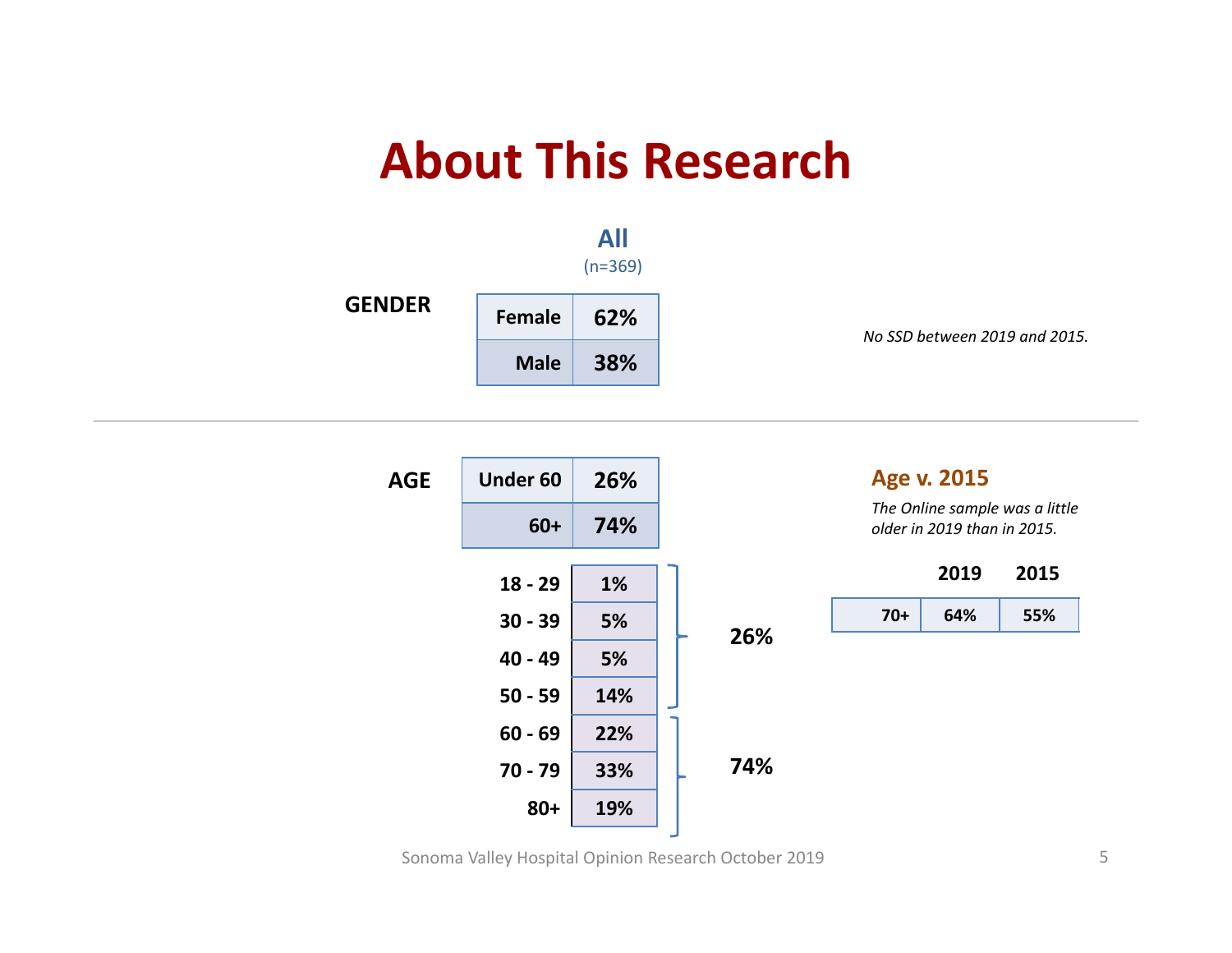### **Importance of SVH to the Community**

#### **Importance: 83% of all respondents see SVH as important to the health of the community; 73% see it as very important.**

■ The number has fallen since 2015 (from 94% to 83%).

#### **Need for hospital: 84% feel that <sup>a</sup> hospital is essential to their community.**

 $\blacksquare$ ■ No change from 2015.

**Need for ER: Nearly everyone (93%) feels that an Emergency Department is essential to their community.** (No real change from <sup>2015</sup> – 95%)

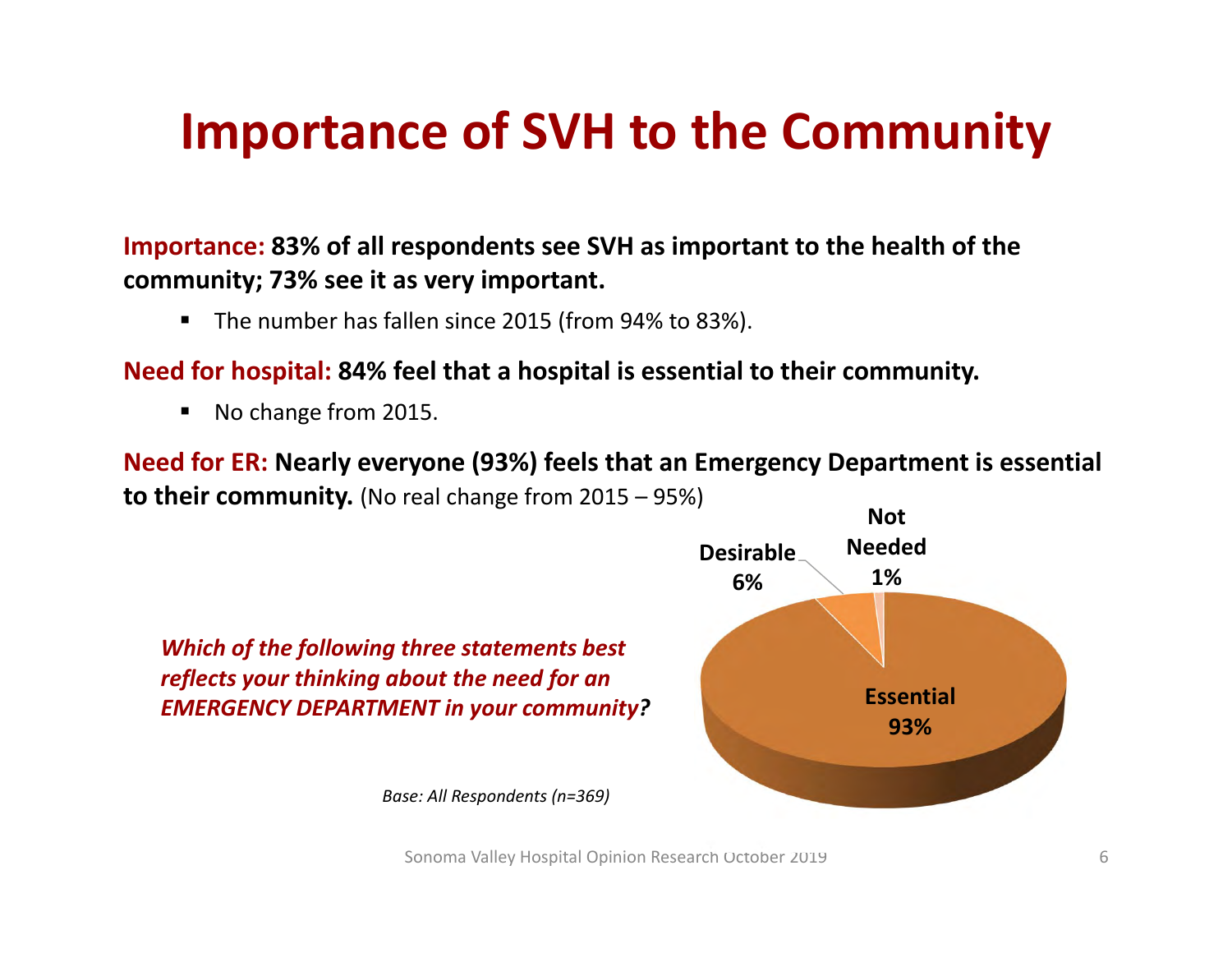## **Overall Favorability/Opinions About SVH**

#### **Favorability: SVH is well‐regarded in the Sonoma Valley community (67% favorable, 17% unfavorable opinion of hospital).**

П …but not as well regarded as in 2015 (78% favorable, 9% unfavorable).

■

#### **Personal Opinion: Nearly twice as many people (34%) say their opinion of SVH has improved as say it has worsened (18%) over the past couple of years.**

Ш Online respondents report <sup>a</sup> decline in perceived improvement and an increase in perceived worsening from 2015 to 2019.

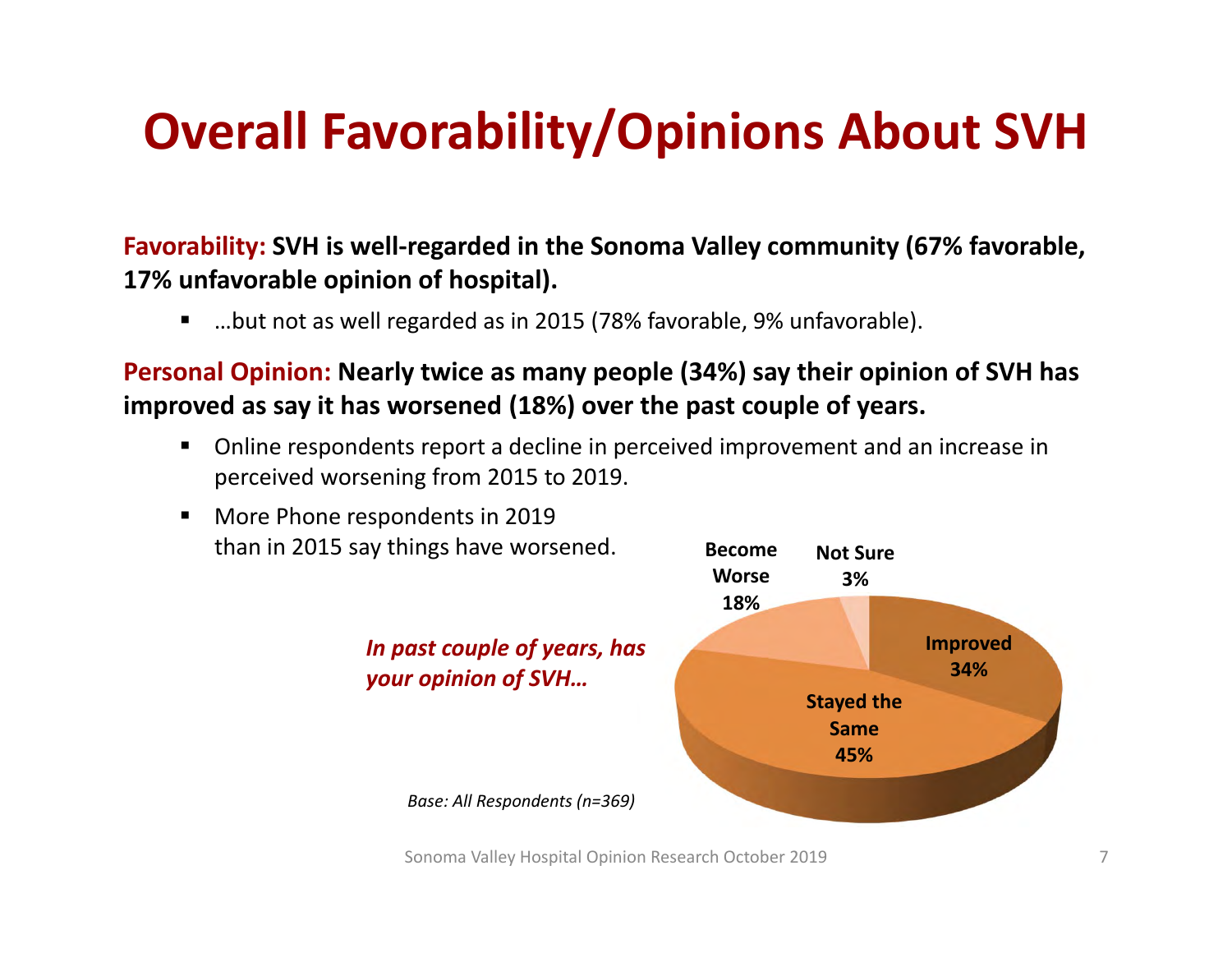## **Overall Favorability/Opinions About SVH**

**What They Hear from Others: Nearly twice as many people (31%) say they hear mostly positive comments from others about SVH as hear mostly negative comments (16%).**

 The percent of Phone respondents who have heard mostly positive things fell from 49% in 2015 to 29% in 2019.

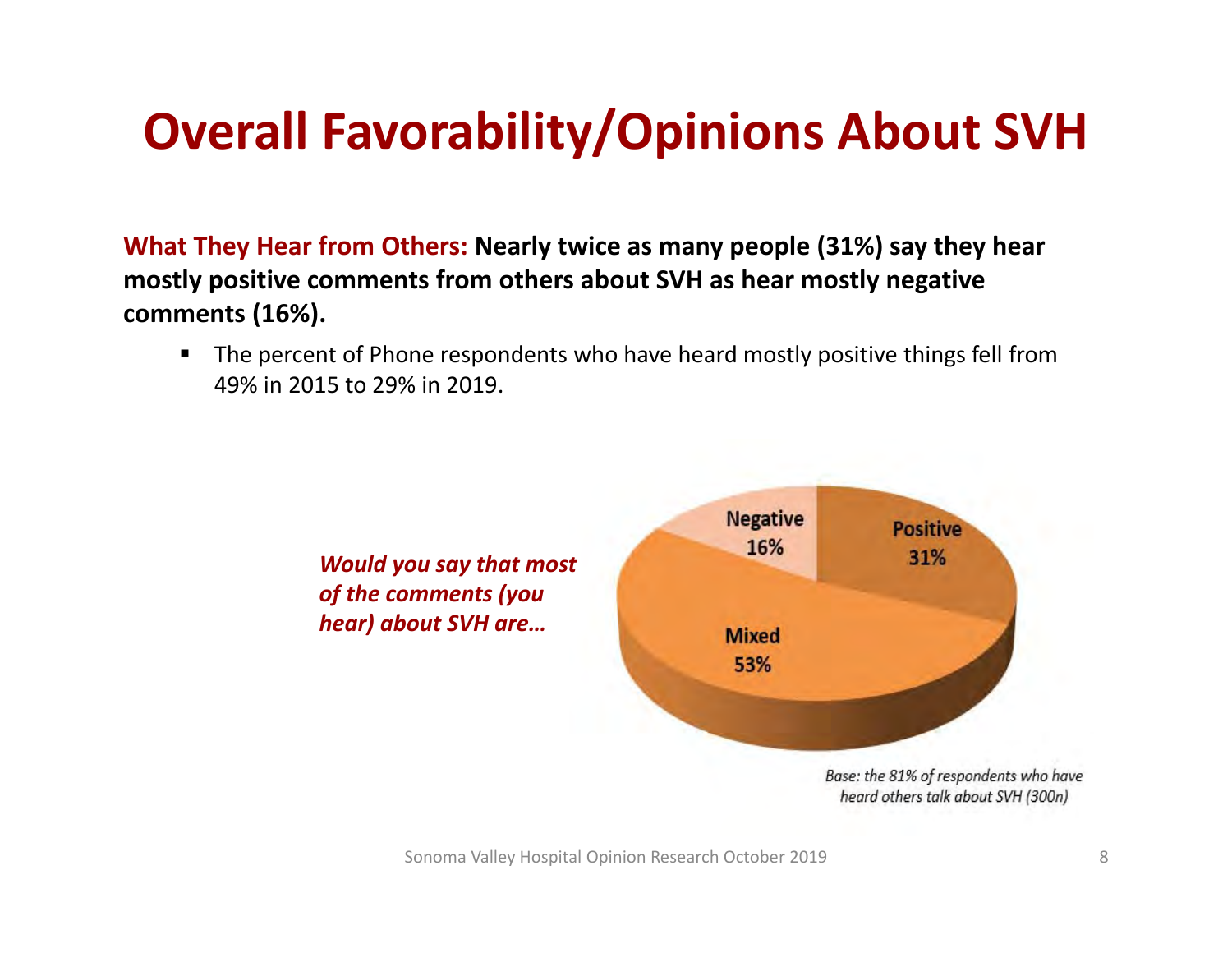## **Opinions of Services**

**Positive Aspects: The majority of respondents report high marks for SVH services based on either their own experience or what they have heard from others.**

■ Ratings are down slightly from 2015 for Imaging, Rehab/PT, Inpatient and Surgery services.

*Based on your own experience, or what you have heard about the hospital, please rate Sonoma Valley Hospital on the following services.*

|                                                  | Laporatory             |     |     |
|--------------------------------------------------|------------------------|-----|-----|
| Mean = $1-5$ scale<br>$1 = Poor$ $5 = Excellent$ | <b>Medical Imaging</b> | 4.3 | 4.5 |
|                                                  | <b>Rehab/PT</b>        | 4.1 | 4.4 |
|                                                  | <b>Emergency Dept.</b> | 4.2 | 4.2 |
|                                                  | <b>Inpatient</b>       | 3.9 | 4.3 |
| dents (n=369)                                    | Surgery                | 3.9 | 4.3 |

بالمتماد والمترادين

*Base: All Respondents (n=369)*

Mean

Score

2019

45

Mean

**Score** 

2015

4.5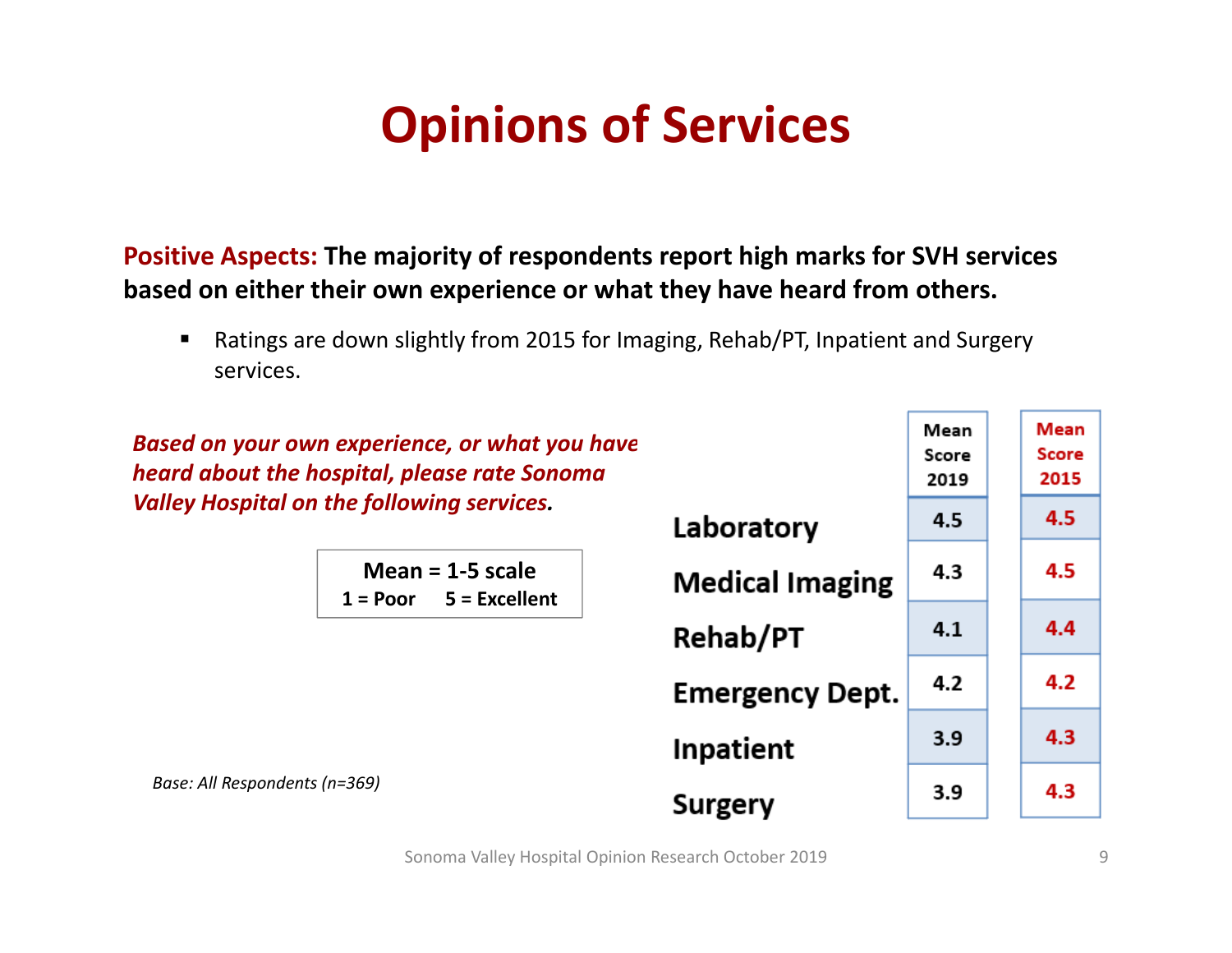### **Perceptions of SVH**

**Aided Descriptors. SVH is most often seen as convenient, <sup>a</sup> place to go for emergencies, and friendly/courteous.**



Sonoma Valley Hospital Opinion Research October 2019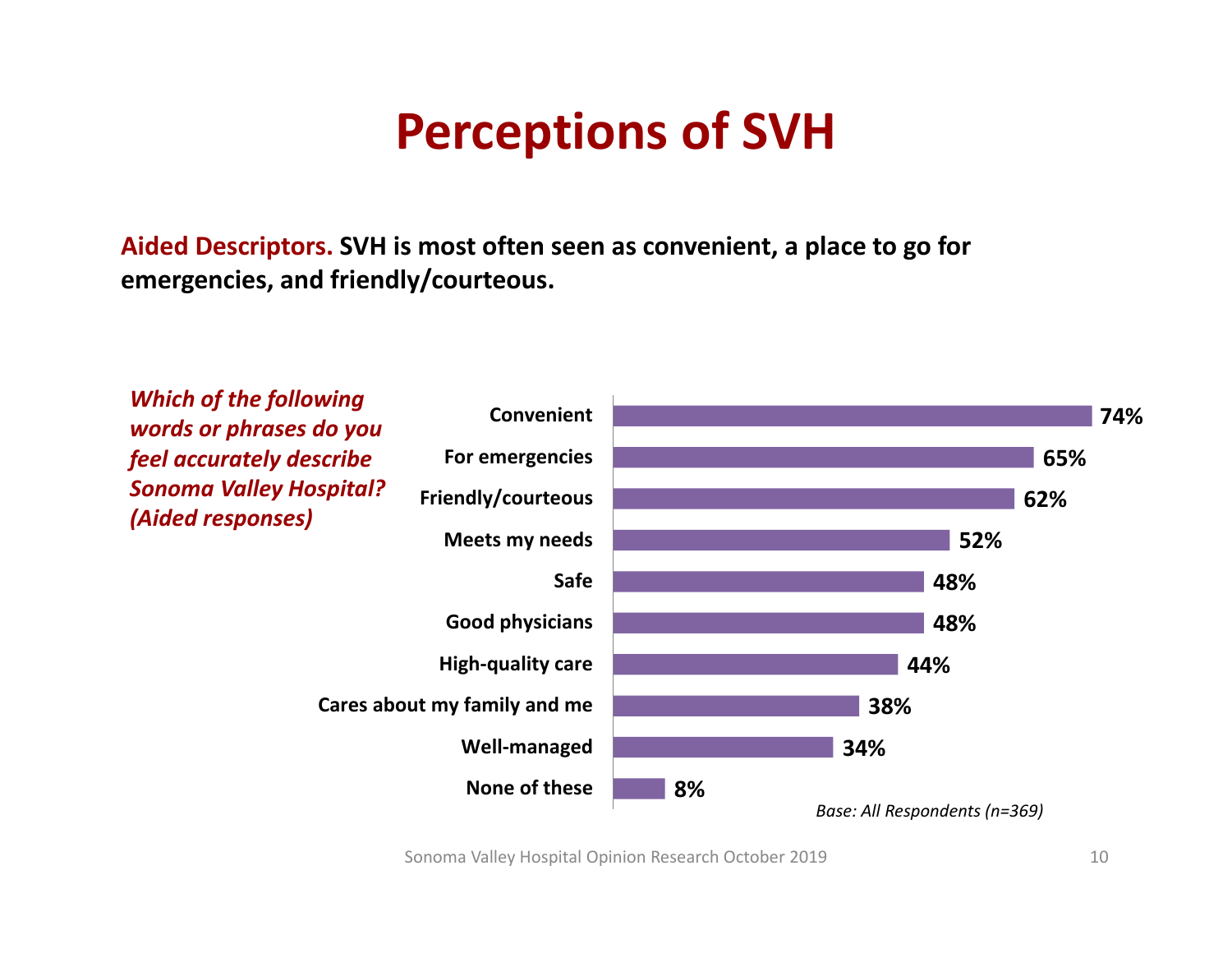### **Use of SVH**

**Frequency: 89% of all respondents (or their families) visited SVH in the past 3 years, including 64% who averaged at least one visit per year.**

 $\blacksquare$ Phone respondents report more frequent usage of the hospital in 2019 than in 2015.

**Purpose: The most common purposes for <sup>a</sup> visit were the ER or Radiology/Lab.**

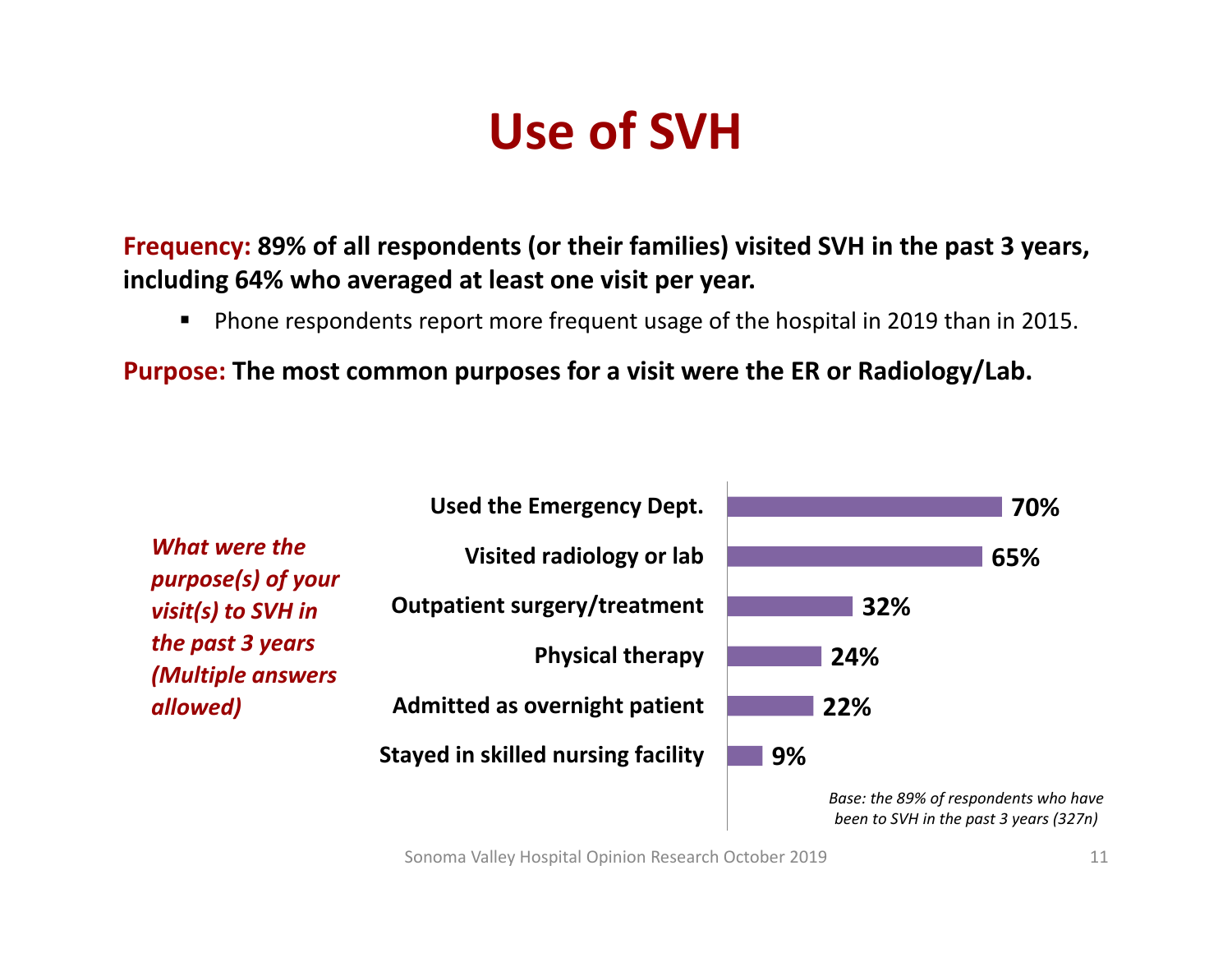## **Choosing SVH**

**Reasons for Using: The main reason survey respondents report for choosing SVH is convenience (77%).**

 $\blacksquare$  Online respondents were more likely to choose SVH because their doctor is affiliated there and because it had the services they needed.



Sonoma Valley Hospital Opinion Research October 2019 12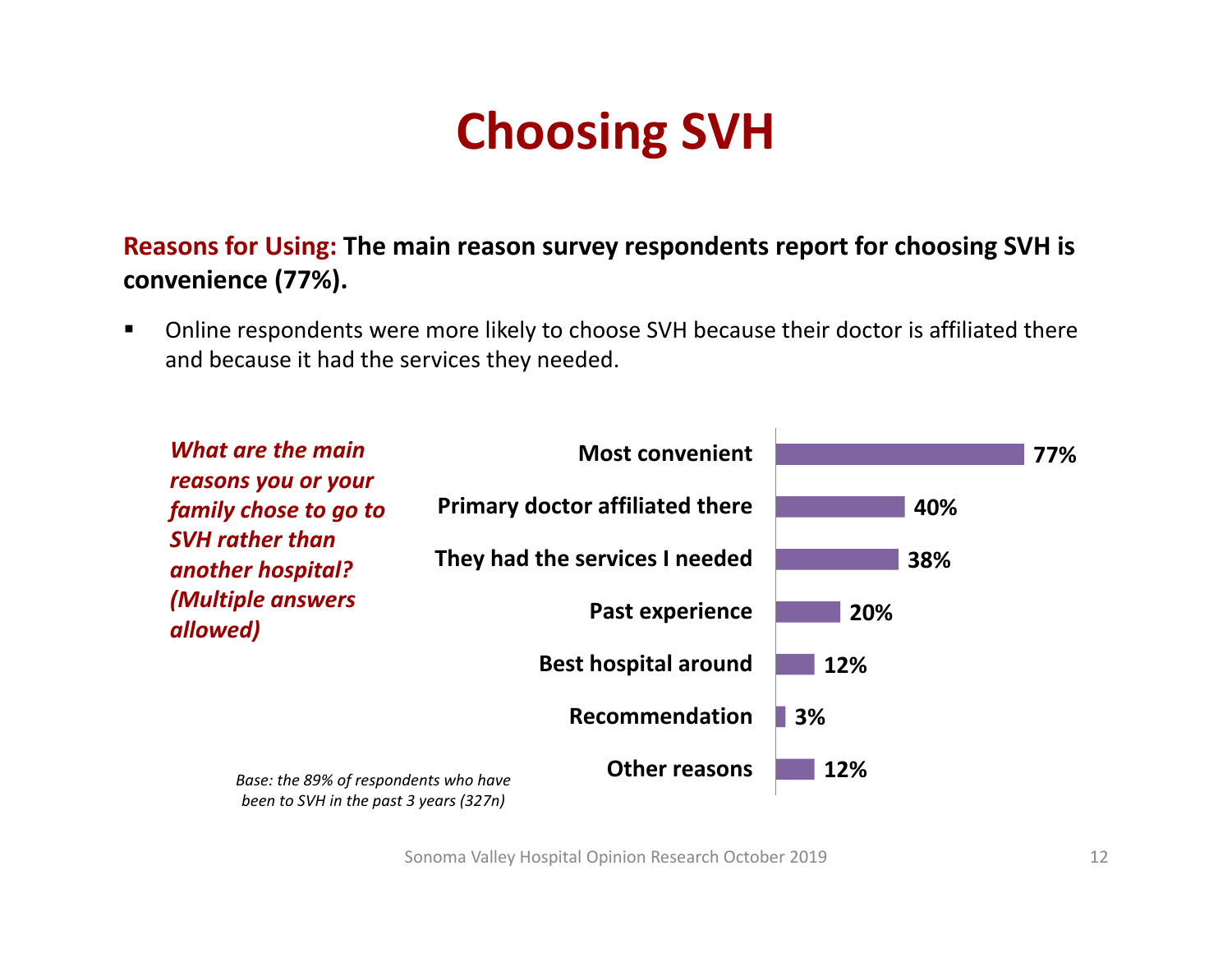### **Satisfaction With SVH Visit**

#### **Most Recent Visit(s): The majority (78%) of SVH visitors were satisfied with the care they received during their most recent visit.**

■ ■ Phone respondents had a higher level of satisfaction (82%) than did Online respondents (74%).

#### **Compared to 2015:**

 $\blacksquare$  Satisfaction for Online respondents dropped in 2019 compared to 2015, with the percent Very Satisfied down 10 points (55% from 65%), and the percent Unsatisfied nearly doubled (14% from 8%).

#### *How satisfied are you with the level of care you kase: the 89% of respondents who have received to SVH in the past 3 years (327n)***59%** 8% 6% 8% **19%** 1-Very Unsatisfied  $\blacksquare$  2 5-Very Satisfied  $\blacksquare$  3 **4**

Sonoma Valley Hospital Opinion Research October 2019 13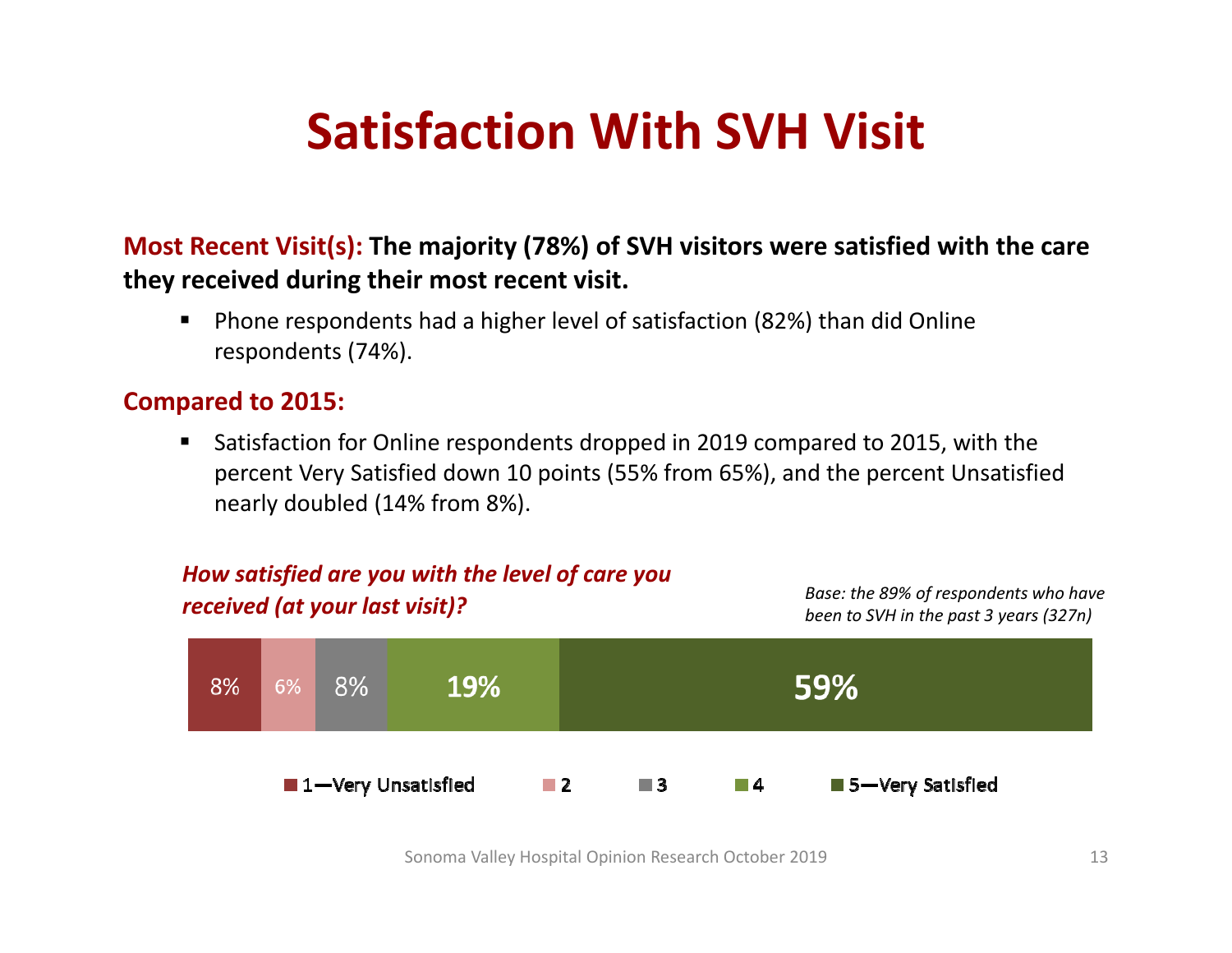### **Future Use of SVH**

**Likelihood of Future Use: 65% of all respondents say they will likely use SVH again in the future.**

 $\blacksquare$ ■ Down from 78% in 2015.

#### *How likely are you to use Sonoma Valley Hospital the next time you or a loved one requires hospital care?*

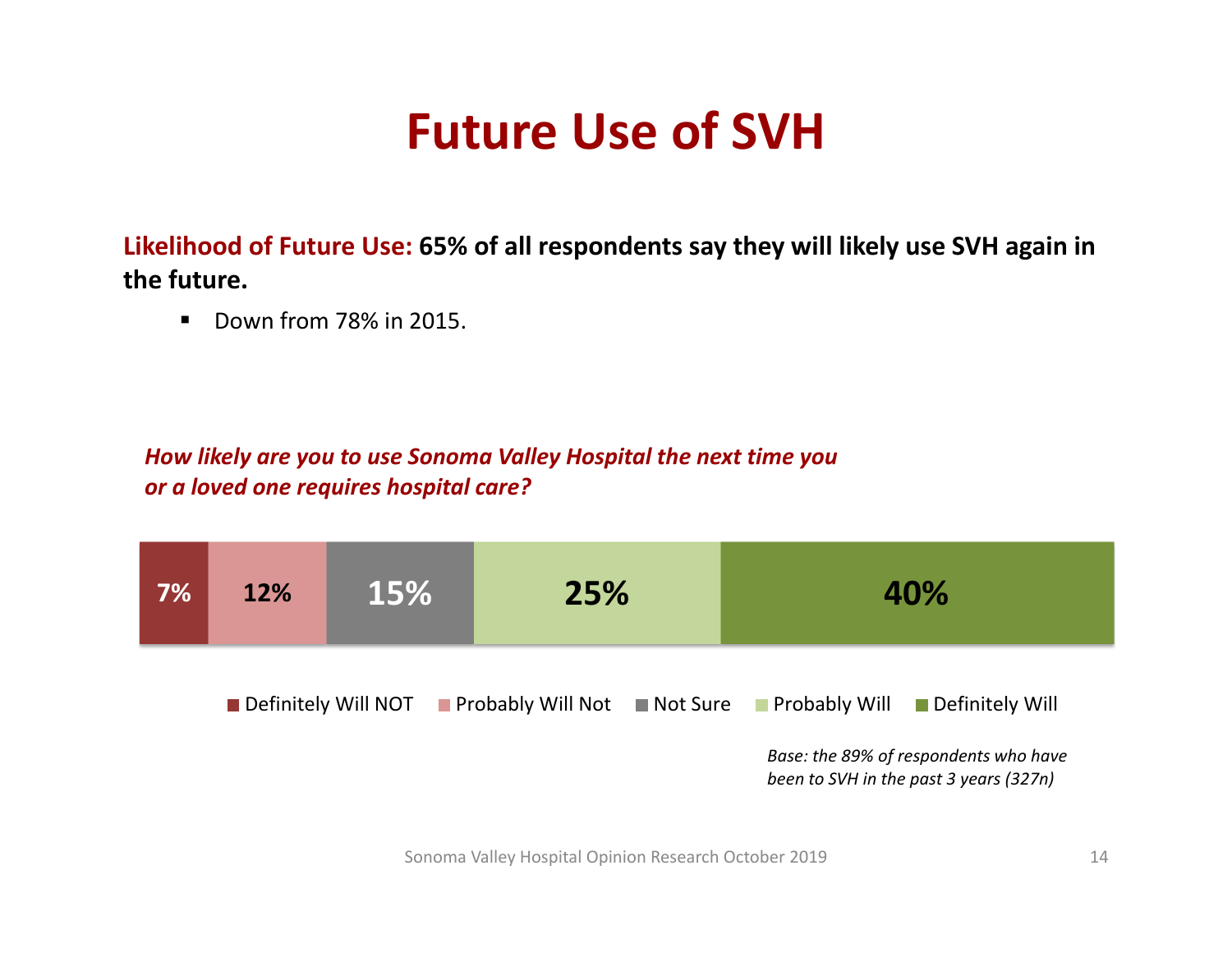### **Reasons For Not Using SVH**

**Reasons for Not Using SVH in the Future: The main reasons people won't return to SVH are that it lacks the services needed (41%), <sup>a</sup> bad past experience (39%), and insurance restrictions (32%).**

- $\blacksquare$  More respondents in 2019 than in 2015 would not use SVH because it lacks the services they need (41% v. 9% in 2015).
- Physician not using SVH was less of <sup>a</sup> problem for Phone respondents in 2019 vs 2015.
- *Note small base (n=125)*



Sonoma Valley Hospital Opinion Research October 2019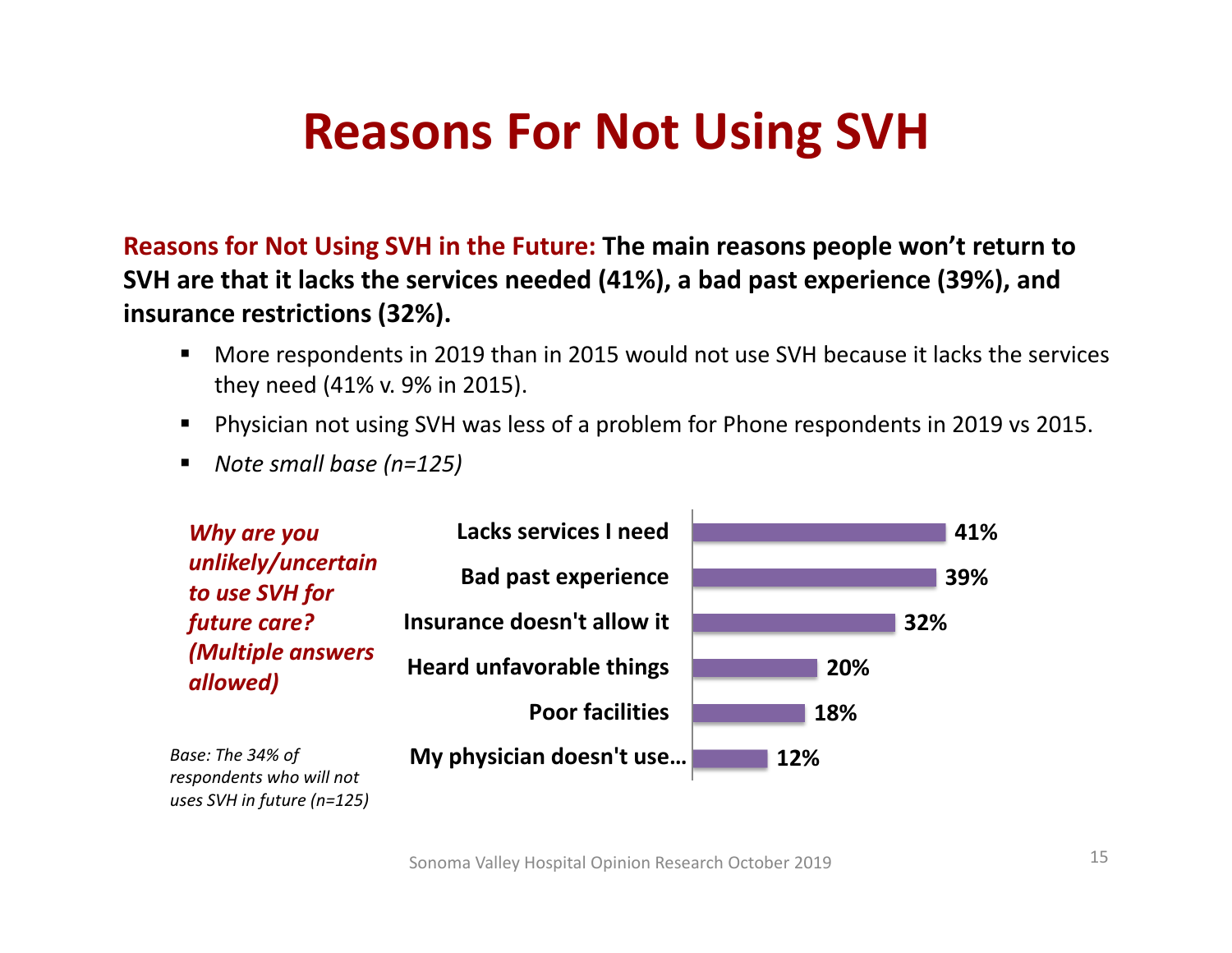### **The Parcel Tax**

**Support for the 2017 Parcel Tax: The majority of respondents (66%) voted for the parcel tax in 2017.**

 $\blacksquare$  This response in 2019 is higher than the 60% in the 2015 survey who said they were generally supportive of <sup>a</sup> parcel tax.

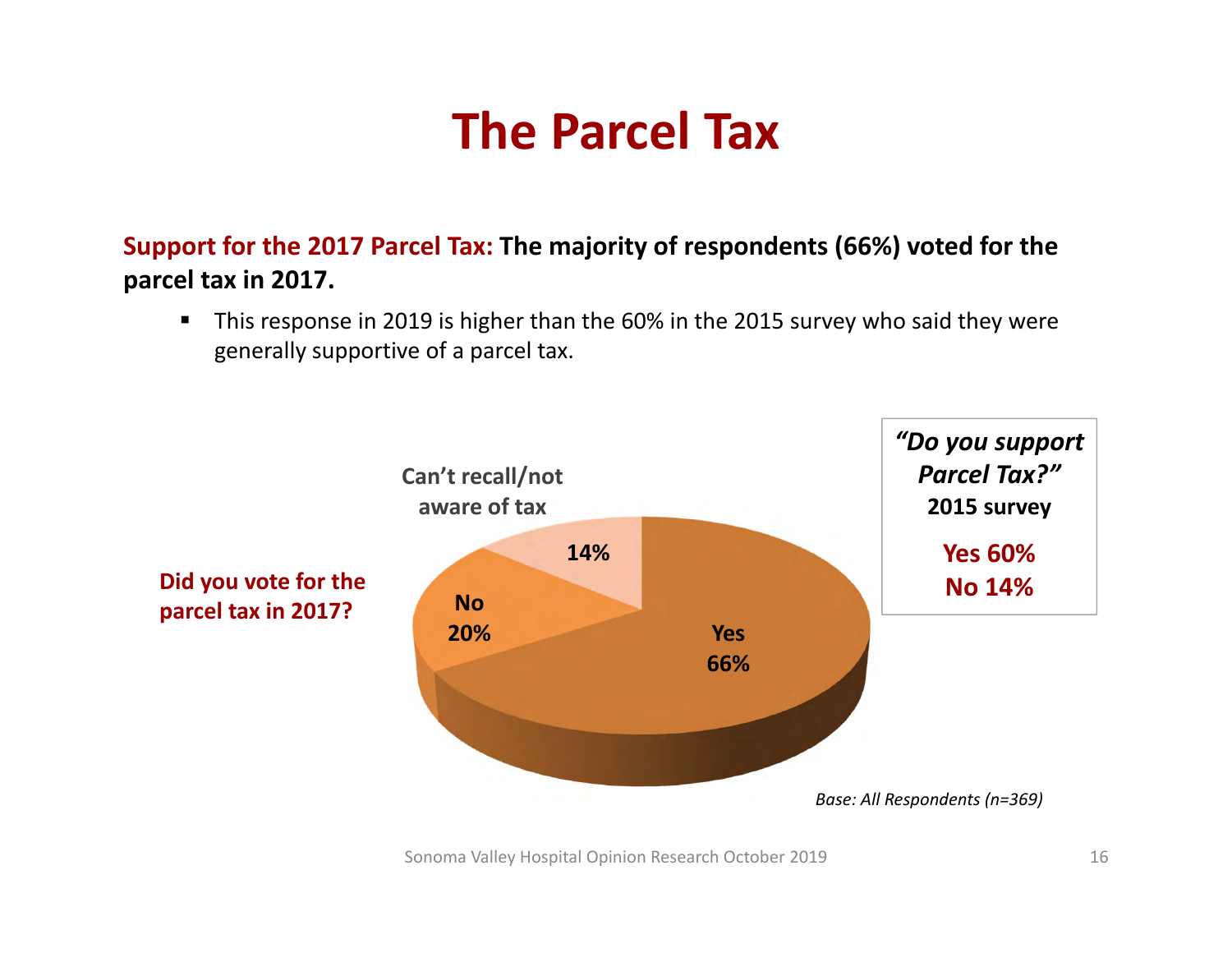### **UCSF Affiliation**

**Awareness: The UCSF affiliation is seen as positive—it has enhanced the opinion of SVH for 62% of all respondents.**

**Survey Variances: Nearly all Online respondents (91%) and most Phone respondents (58%) were aware of the affiliation with UCSF Health.**

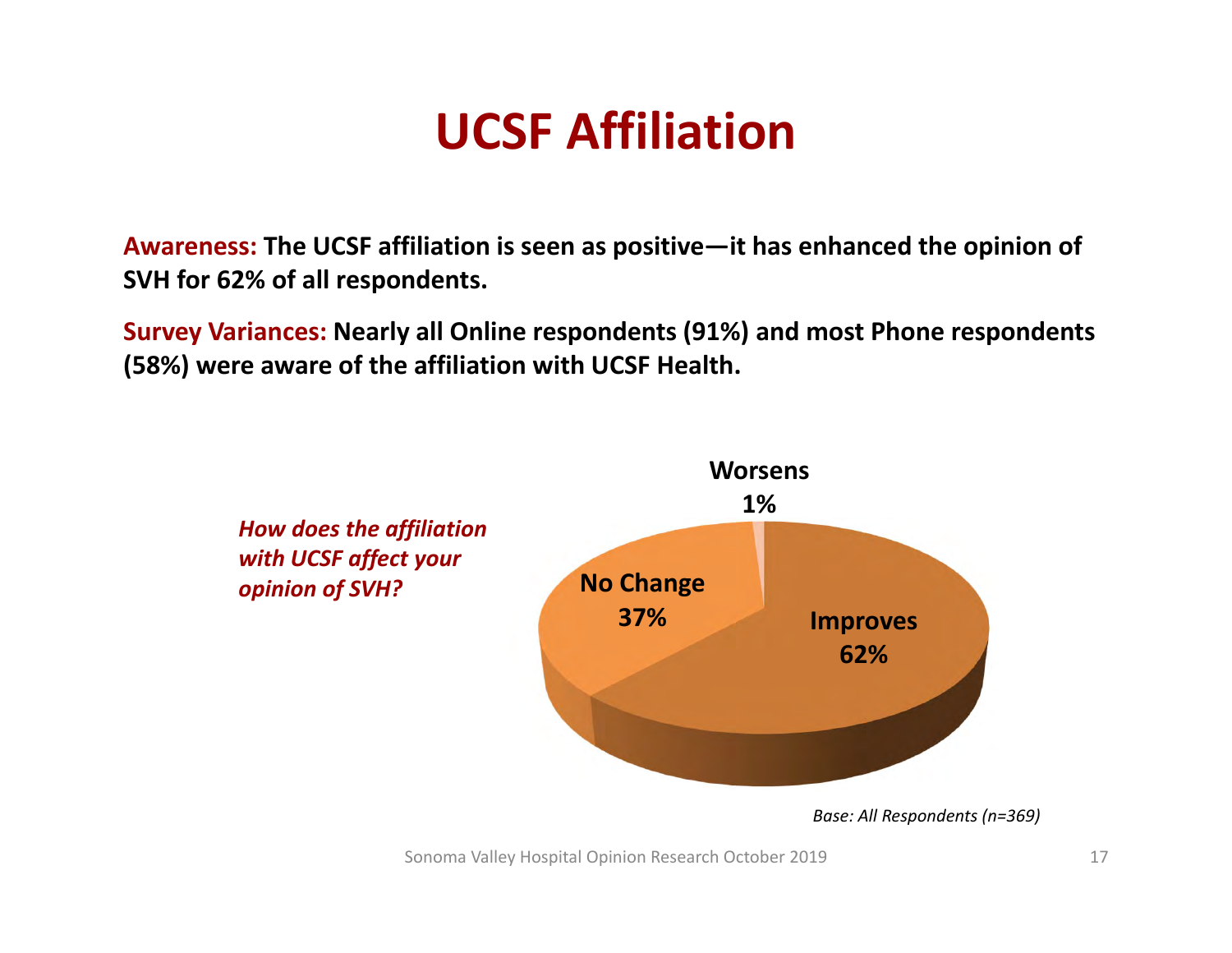### **Changes in SVH Services**

**Awareness: In aggregate, 67% are aware of all changes in services and 11% are aware of some changes. Online respondents were much more aware than Phone respondents.**

**Survey Variances: Almost all Online respondents (95%) were aware of at least some of the recent changes in services, including 83% who were aware of all of the changes. While more than half of Phone respondents (53%) were aware of at least some of the changes, 37% were not aware of any.**

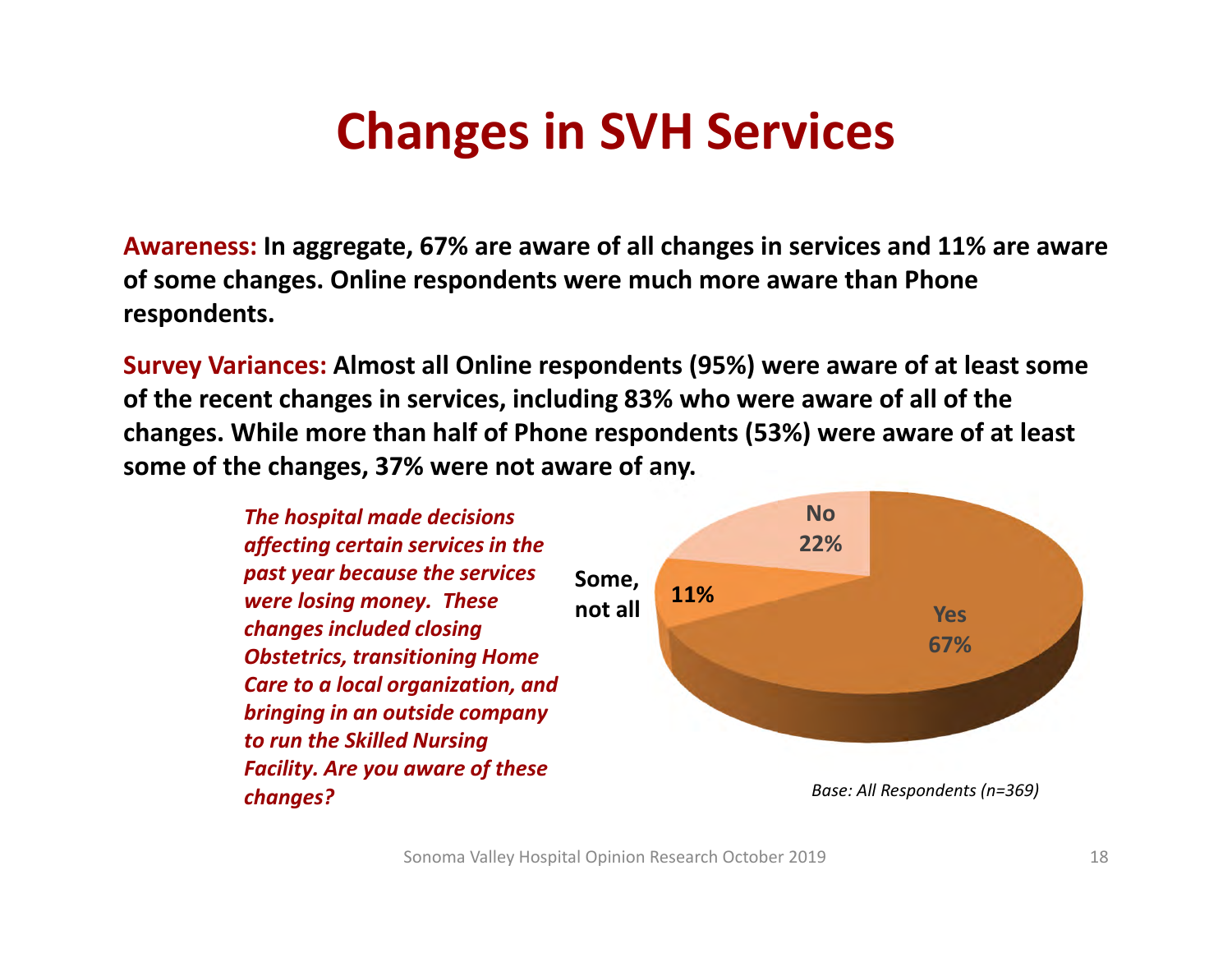## **Changes in SVH Services**

**Opinion: In total, 40% agreed with all changes and 38% agreed with some changes. Online respondents were much more likely to agree than Phone respondents.**

**Survey Variances: Most Online respondents agreed with at least some of the changes (49% agreed with all of them, 39% agreed with some), with only 13% saying the decisions were bad. By contrast, only 28% of Phone respondents thought all the changes were good, 37% felt that some were, and 35% did not think SVH made good decisions in making these changes.**

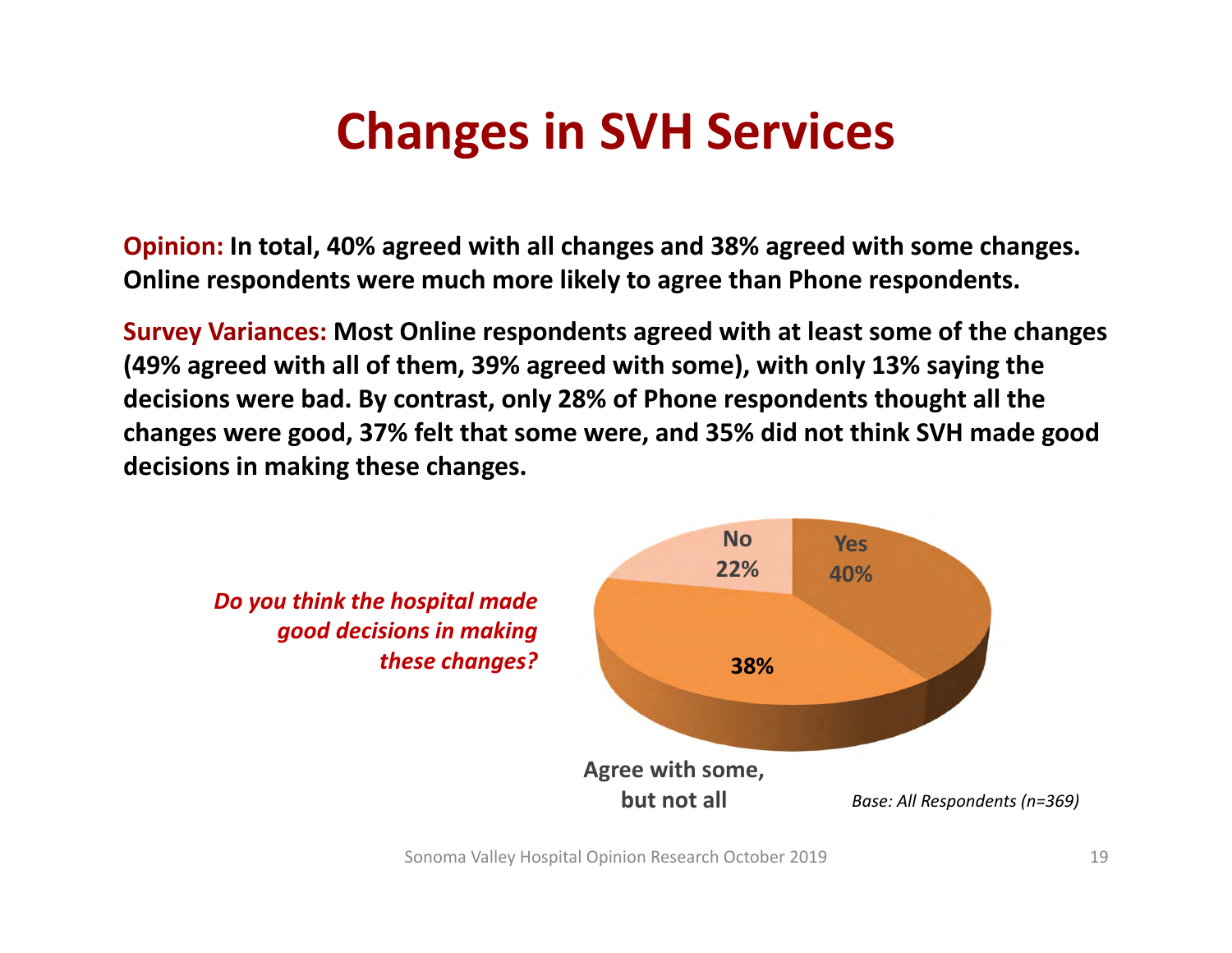### **Use of Other Area Hospitals**

**Total Visitation: 59% of all respondents have visited <sup>a</sup> hospital other than SVH for services in the past 3 years.**

**Reasons for Visiting Another Hospital: The most common reason people went elsewhere was that SVH did not offer the service(s) they needed.**

■ ■ More so for Online respondents (41%) than Phone respondents (24%).

#### *What were the reason(s) you went to another hospital rather than SVH? (Multiple answers allowed)*



*Base: The 59% of respondents who have visited <sup>a</sup> hospital other than SVH in the past 3 years (n=219)*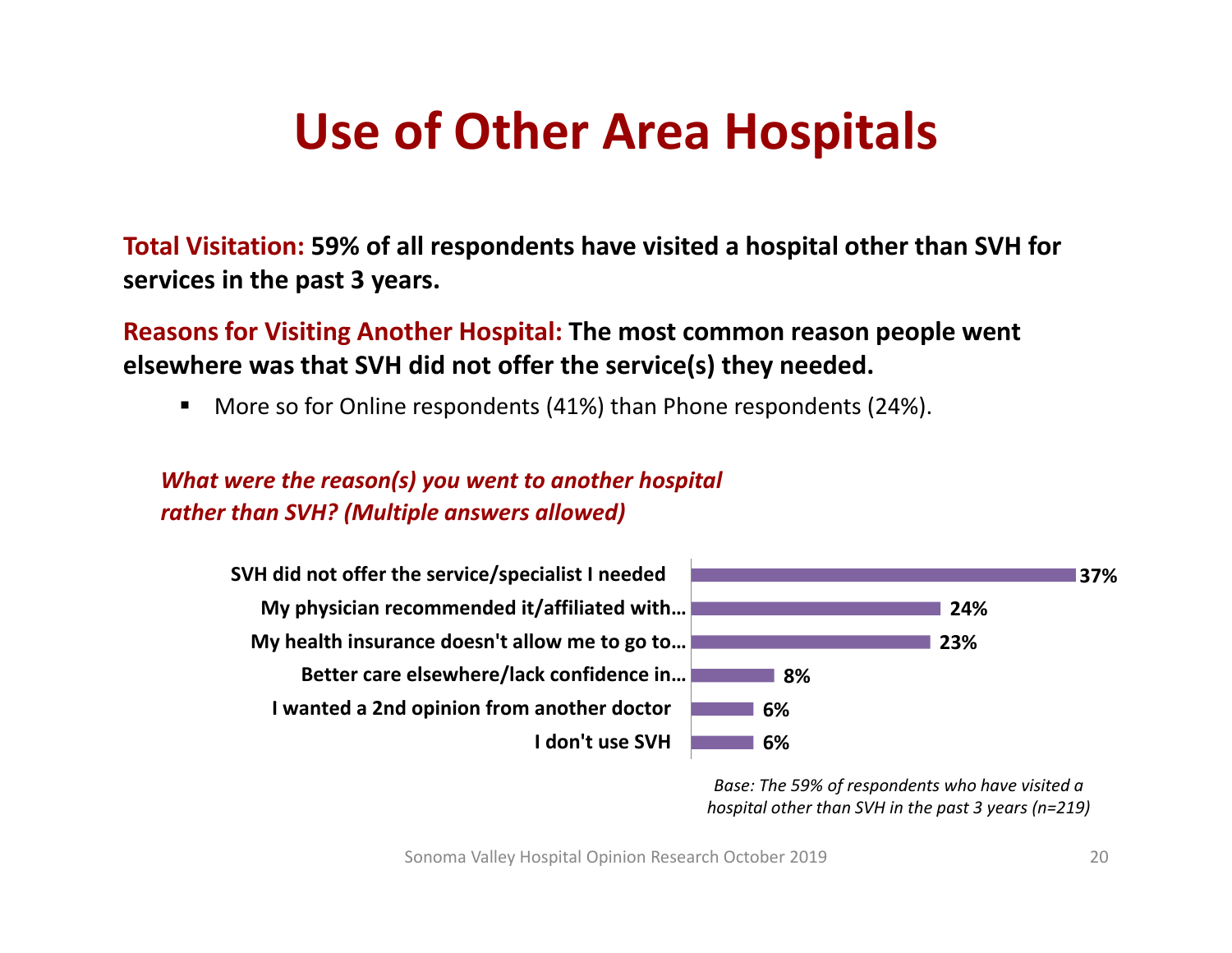### **Kaiser Members View SVH Favorably**

**SVH Use: 20% of all respondents (75) are Kaiser members. 65% of Kaiser respondents/family used SVH at least once in the past 3 years**

#### **Opinions: Generally, Kaiser member opinions are similar to those of non‐ Kaiser respondents**

- 70% believe it is essential to have a hospital in community
- 92% believe it is essential to have an ED in community
- 57% have favorable opinion of SVH; 20% unfavorable
- 57% voted for parcel tax in 2017

#### **Of those who have used SVH services:**

- 75% satisfied with level of care received
- ■ 62% report positive experience with Emergency Department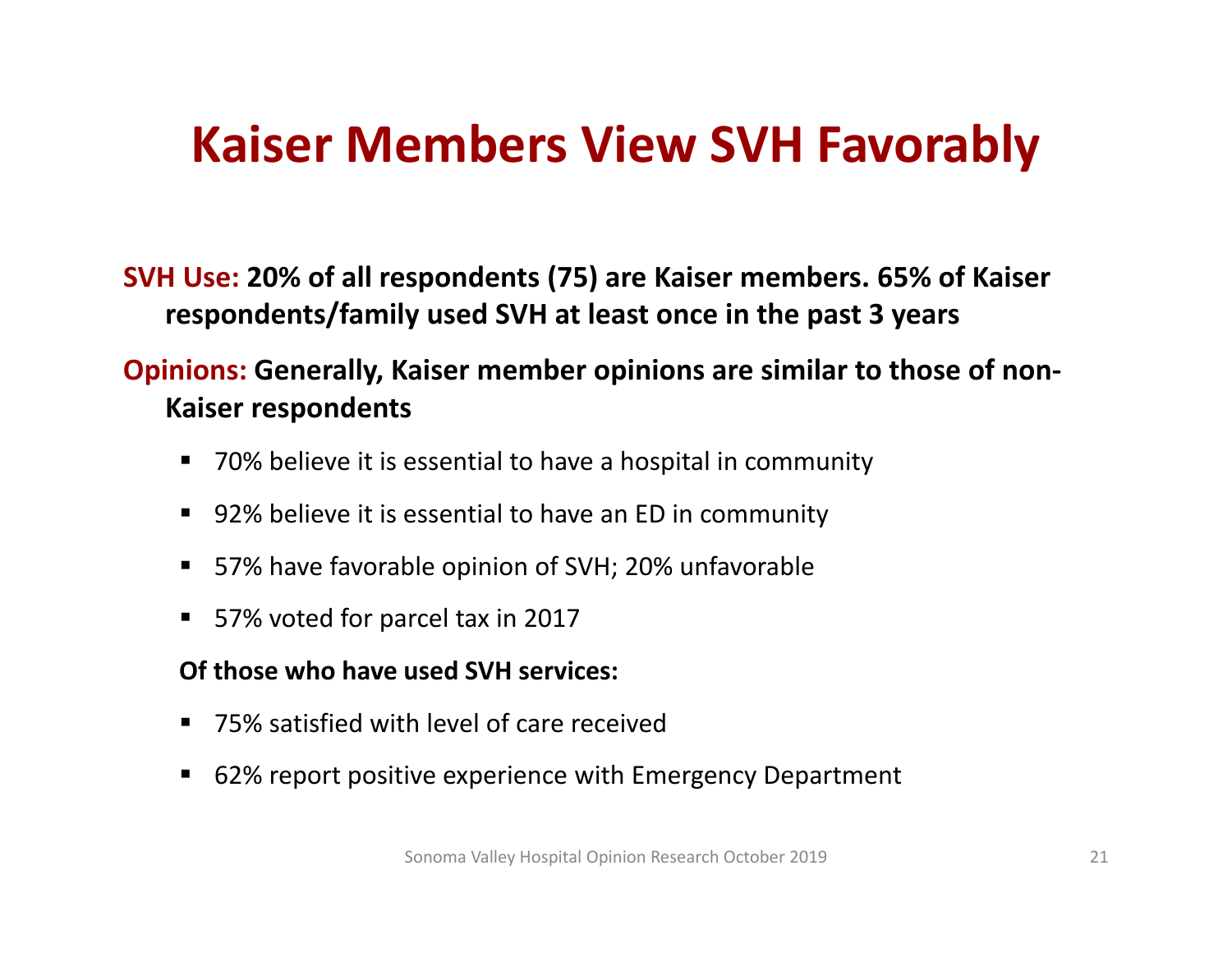### **Differences Between Survey Groups**

**While in most ways the two survey groups hold similar views of SVH, there are different factors shaping some opinions:**

#### **Phone (Random):**

- п Higher number of Kaiser members
- Use SVH less because insurance access is larger obstacle
- **The Produger average age; fewer Medicare users**
- $\blacksquare$ Not as well informed about SVH decisions, services changes

#### **Online (Email)**

- п Older average age; more Medicare users
- $\blacksquare$ Twice as many have made <sup>a</sup> financial donation (21% vs 42%)
- $\blacksquare$ Generally better informed about SVH (i.e. UCSF affiliation; services changes)
- $\blacksquare$  Online respondents show higher level of engagement with SVH, but this also tends to make them more critical of SVH in some ways.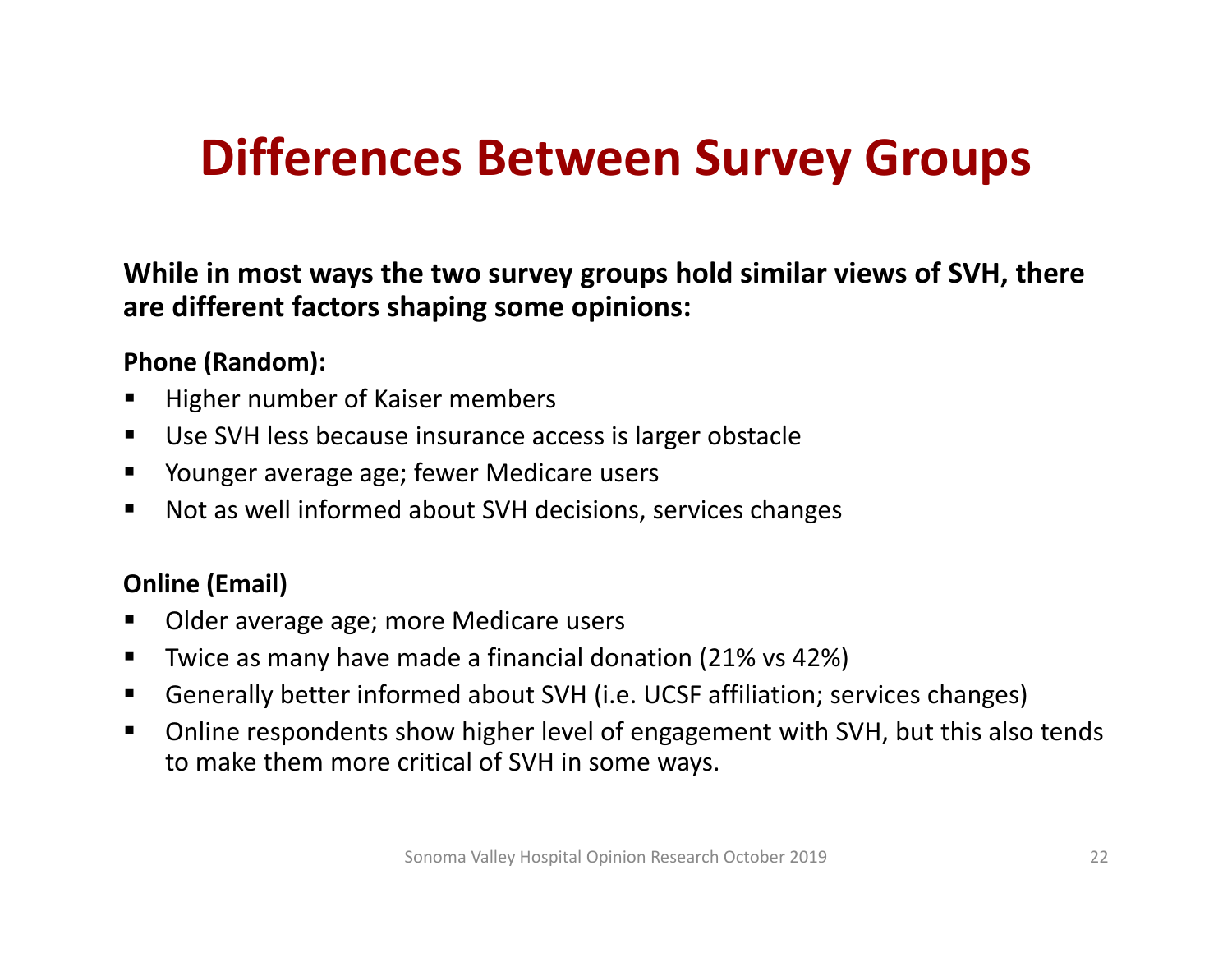**Opinions about SVH are mostly positive, with most respondents offering favorable opinions about the hospital and its services.**

- $\blacksquare$ ■ 8 out of 10 are satisfied with level of care received.
- E ■ 34% say their opinion of hospital has improved in recent years.
- 65% will use SVH again
- $\blacksquare$  Nearly twice as many people (31%) say they hear mostly positive comments from others about SVH as hear mostly negative comments (16%).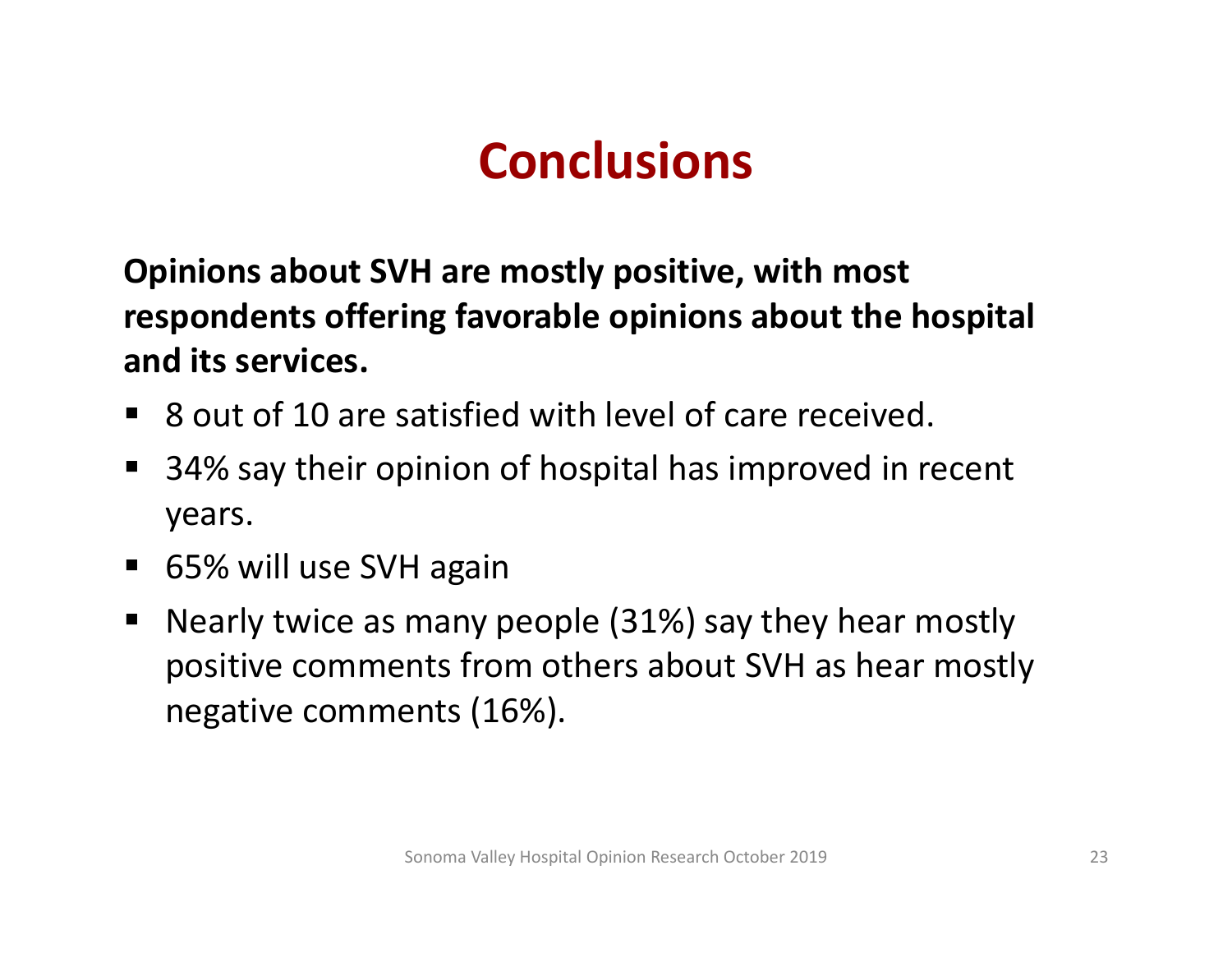**However, positive opinions in some areas have dropped since 2015 as critical comments have increased… to the point that sometimes it seems like people in the community are talking about two different hospitals.**

L Open‐ended survey comments reinforced many positive comments, but also noted concerns about financial stability, the parcel tax and hospital services.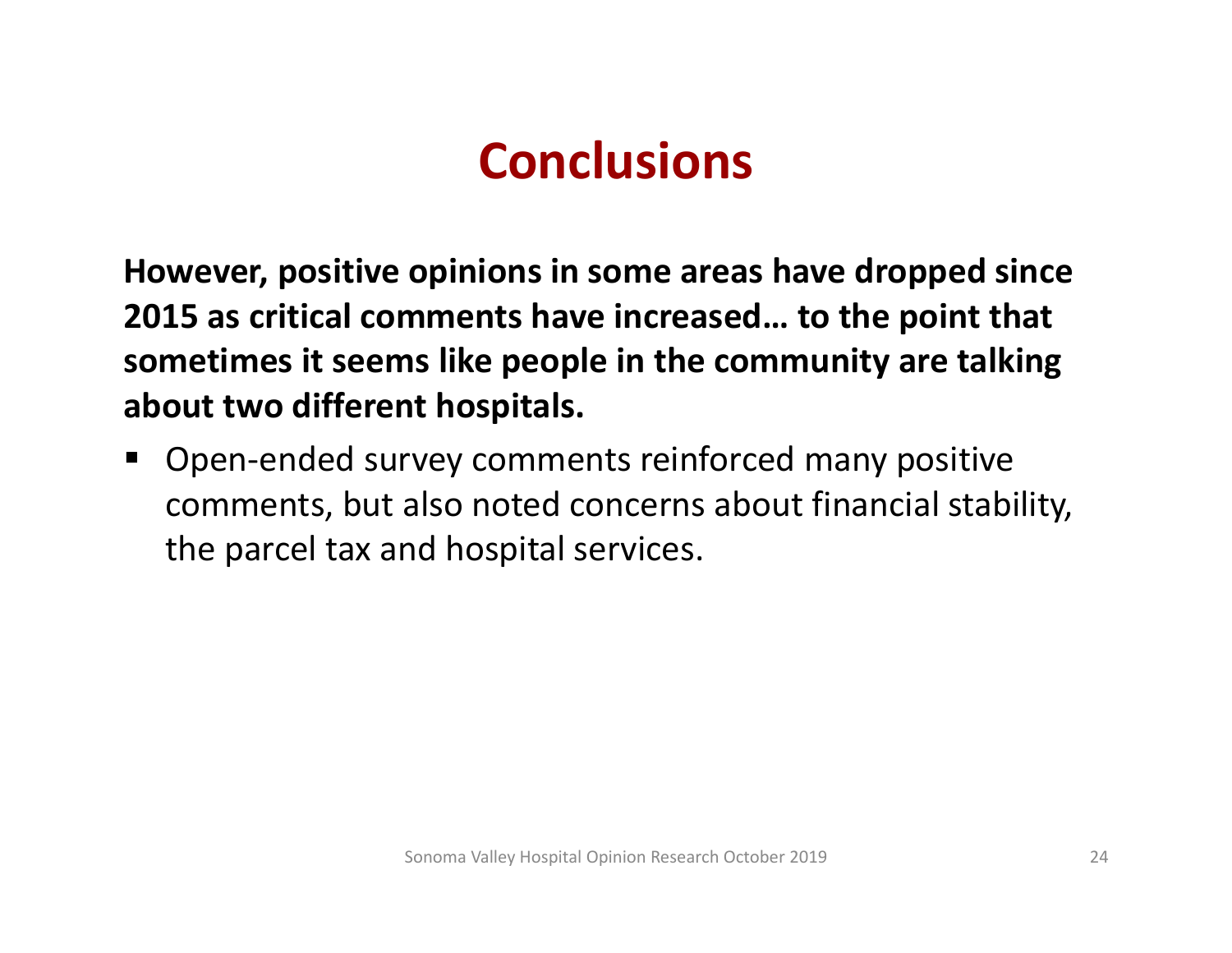**Positive opinions cover many areas, negative opinions tend to focus on fewer areas, but these receive considerable emphasis by some.**

#### **Positive opinions:**

- $\blacksquare$ **E** Convenience of having SVH in community
- $\blacksquare$ ■ Need for ER in community
- $\blacksquare$ Overall perception of SVH
- $\blacksquare$ **Level of care received**
- $\blacksquare$ Friendly staff
- $\blacksquare$ Improved facilities
- $\blacksquare$ UCSF affiliation

#### **Negative opinions:**

- ٠ Financial stability
- $\blacksquare$ Not enough services offered
- $\blacksquare$ ■ Decisions to close/change existing services
- $\blacksquare$ **Need for parcel tax**